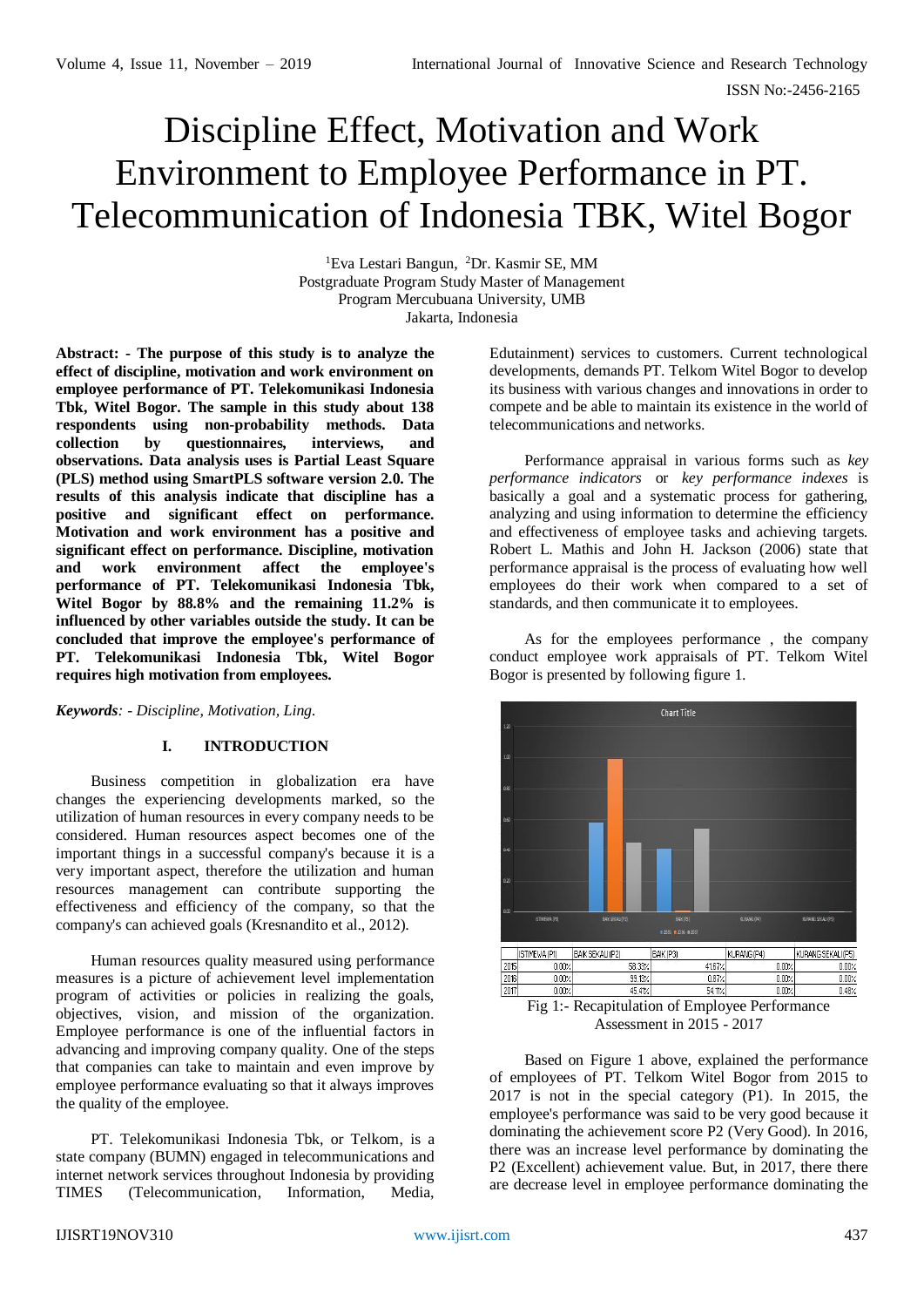P3 (Good) achievement value and underperforming employee performance. Employee performance analysis tables shows that the value of performance from 2015 to 2017 experienced an increase in fluctuations.

Based on Figure 1 regarding employee performance appraisal, researchers conducted data collection based on the results of previous studies with any factors that could affect employee performance. To find out what factors affect the decline in performance of employees, researchers tried to research previous studies by surveying or distributing questionnaires to 30 employees of PT. Telkom Witel Bogor. The following is a pre-researcher survey of 30 employees regarding the factors that affect employee performance:

## Faktor - faktor Yang Mempengaruhi Kinerja Karyawan



Fig 2:- Factors that affect the Performance of Employees of PT. Telkom Witel Bogor

Based on Figure 2 can conclude that from several factors that were asked through the pre-researchers questionnaire, found three main factors that affect the decline in employee performance, namely Discipline by 96.7%, Motivation by 90%, and Work Environment by 76.7%. Therefore, these three factors will be made to examine the performance of employees at PT. Telkom Witel Bogor.

#### **II. LITERATURE REVIEW**

#### *A. Employee Performance*

Performance is basically what employees done or not (Mathis and Jackson in Donni Juni Priansa, 2014). According to Rivai and Sagala (2013: 548) said that performance is the real employees behaviour as work achievements generated with their role in the company. besides that the notion of performance is also raised by Robbins (2003: 83) said that performance as a function of interaction between ability, motivation, and opportunity.

Other experts mention that performance is the end result of activities, while organizational performance is the final accumulation of activities, work processes of the organization (Coulter & Robbins 2017: 137). Employee performance is the result of work achieved by someone based on job requirements (Bangun 2012: 230).

Based on performance definition description from experts, then conclusions concluded according to Mengunegara (2014: 77) stating that performance is the result of quality and work quantity in carrying out their duties in accordance with given responsibilities.

#### *B. Discipline Work*

Hasibuan (2014: 193) states that Discipline Work is the awareness and willingness of a person to comply with all applicable rules and norms. Whereas Lumentut and Dotulong (2015) define discipline as obedience and the provisions that apply to the environment of each organization.

According to Rivai (2014: 825) that Discipline Work is a tool used by managers to communicate with employees so that they are willing to change a behaviour and as an effort to increase awareness and availability of a person in meeting all company regulations.

In line with Rivai, for Sintaasih & Wiratama (2012: 219), Discipline Work is a management action to encourage awareness and willingness of its members (employees) to obey all regulations determined by the organization or company and social norms that apply voluntarily .

From some understanding of Discipline Work put forward by several experts, it was concluded according to Sutrisno (2013: 86) states that Discipline Work is an attitude of willingness and willingness to obey and obey the norms of regulations that apply in the surroundings.

#### *C. Work Motivation*

According to Sunyoto (2012: 11) states, motivation is a drive that grows in a person. Both originating from within and from outside a person is to do a job in high spirits using all the abilities and skills they have to achieve organizational goals.

Another opinion, according to Rivai (20120: 837) states that motivation is a series of attitudes and values that influence individuals to achieve specific things in accordance with individual goals.

From some expert's understanding above, it can be concluded according to Hasibuan (2015) explaining motivation derived from the Latin word "Movere" which means encouragement or giving a driving force that creates the excitement of one's work so that someone wants to work together, work effectively, and be integrated with all power efforts to achieve satisfaction.

## *D. Work Environment*

According to Sedermayanti (2013: 23) states that the work environment of a place where there is a group in which there are several supporting facilities to achieve company goals in accordance with the company's vision and mission.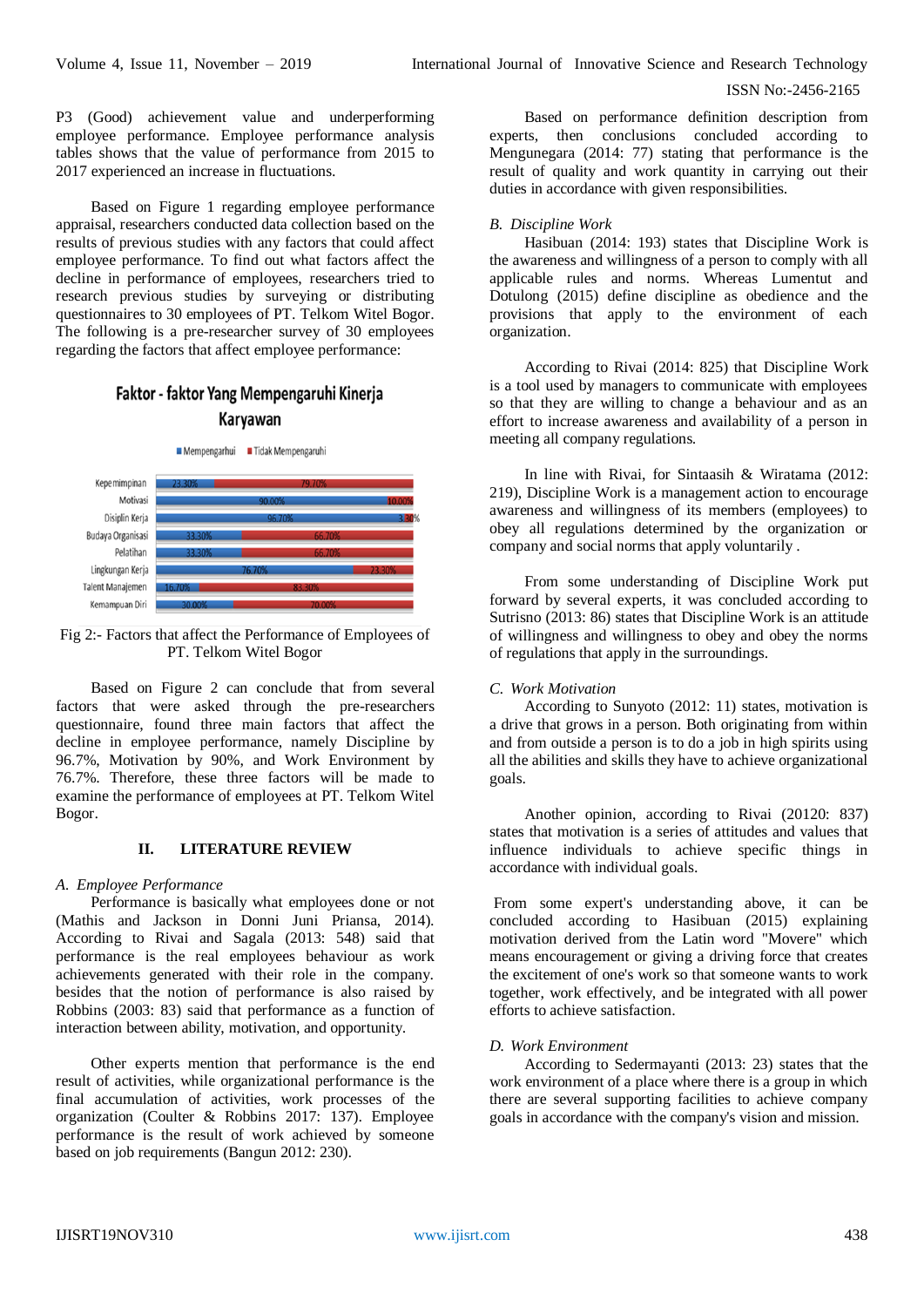Nitiseminto (2002) in Wibowo (2014) states that work environment is everything around the workers and that can be influenced by him in carrying out the tasks assigned to him. Meanwhile, Soetjipto (2008: 87) argues that environment is all things or elements that can affect directly or indirectly in organization or company that will have a good or bad impact on employee performance. So we can understanding about work environment, it can be concluded according to Siagian (2014: 56) argues that the work environment is an environment where employees do their daily work.

## **III. RESEARCH METHODS**

#### *A. Population and Sample*

This study population consisted of 212 people from all employees of PT. Telekomunikasi Indonesia Tbk, Witel Bogor. The number of employee samples using Slovin formula with a leeway level of 5% and a confidence level of 95% (Narimawati, 2010). From these calculations, 138 employees became respondents and used non-probability sampling techniques.

#### *B. Method of Data Analysis Data*

Analysis using SEM with Partial Least Square (PLS) method. PLS is an multivariate technique that compares the dependent variables of multiple regression with the independent variables in the regression. This test consists of two criteria, namely:

## 1. Evaluation of the measurement model ( *Outer Model* )

#### *Convergent Validity*

Evaluated at the *outer loading value* > 0.7. In addition, seen from the *composite reliability> 0.7, Cronbach's alpha> 0.6* and the *average variance extraction* (AVE) value $> 0.5$ .

- *Discriminant Validity*
- 2. Evaluation of structural models ( *Inner Model* )

Evaluated by looking at R *square* ( $\mathbb{R}^2$ ), Q *square* ( $\mathbb{Q}^2$ ), Good of Fix Index (GoF)*,* Effect Size F², and hypothesis testing.

#### **IV. RESULT AND DISCUSSION**

#### *A. Characteristics of Respondents*

From respondents characteristics, it is known that male respondents more dominant with a percentage of 77% and women just 23%. If based on age, researchers divide into 3 categories, namely 18-30 years by 12%, 31-40 years by 6% and 45-55 years by 83%. Judging from the educational background of respondents dominated the S1-S2 level 46%, D1-D3 and high school 17%. Meanwhile, when viewed based on years of service, in this study divided into 4 phases, namely: 1-5 years as much as 11%, 6-15 years as much as 7%, 16-25 years as much as 14%, and 26-35 years as much as 69% .

From these data, the difference is often done by each individual. That characteristics also generally give different attitudes and behaviors to employees.

#### *B. Partial Least Square (PLS) Schema*

#### *Test Validity and Reliability (Outer Model)*

The validity of this research is divided into two tests, the test of convergent validity*(convergent validity)* with *loading* factor>0.7. Then the *average variance extraction value* (AVE)> 0.5 and *composite reliability> 0.7, cronbach's alpha> 0.6* . In this study, the value *loading factor* below 0.5 will decrease or not be included in the next data processing stage.

*Loading Factor*

| Variable                | Indicator       | Outer Loading | Description |
|-------------------------|-----------------|---------------|-------------|
| Discipline Work $(X_1)$ | P12             | 0.865         | Valid       |
|                         | P13             | 0.838         | Valid       |
|                         | P14             | 0.840         | Invalid     |
|                         | P15             | 0.843         | Invalid     |
|                         | P16             | 0.837         | Valid       |
|                         | P17             | 0.799         | Valid       |
|                         | P18             | 0.827         | Invalid     |
|                         | P <sub>19</sub> | 0.836         | Valid       |
|                         | P <sub>20</sub> | 0.894         | Invalid     |
|                         | P <sub>21</sub> | 0.828         | Valid       |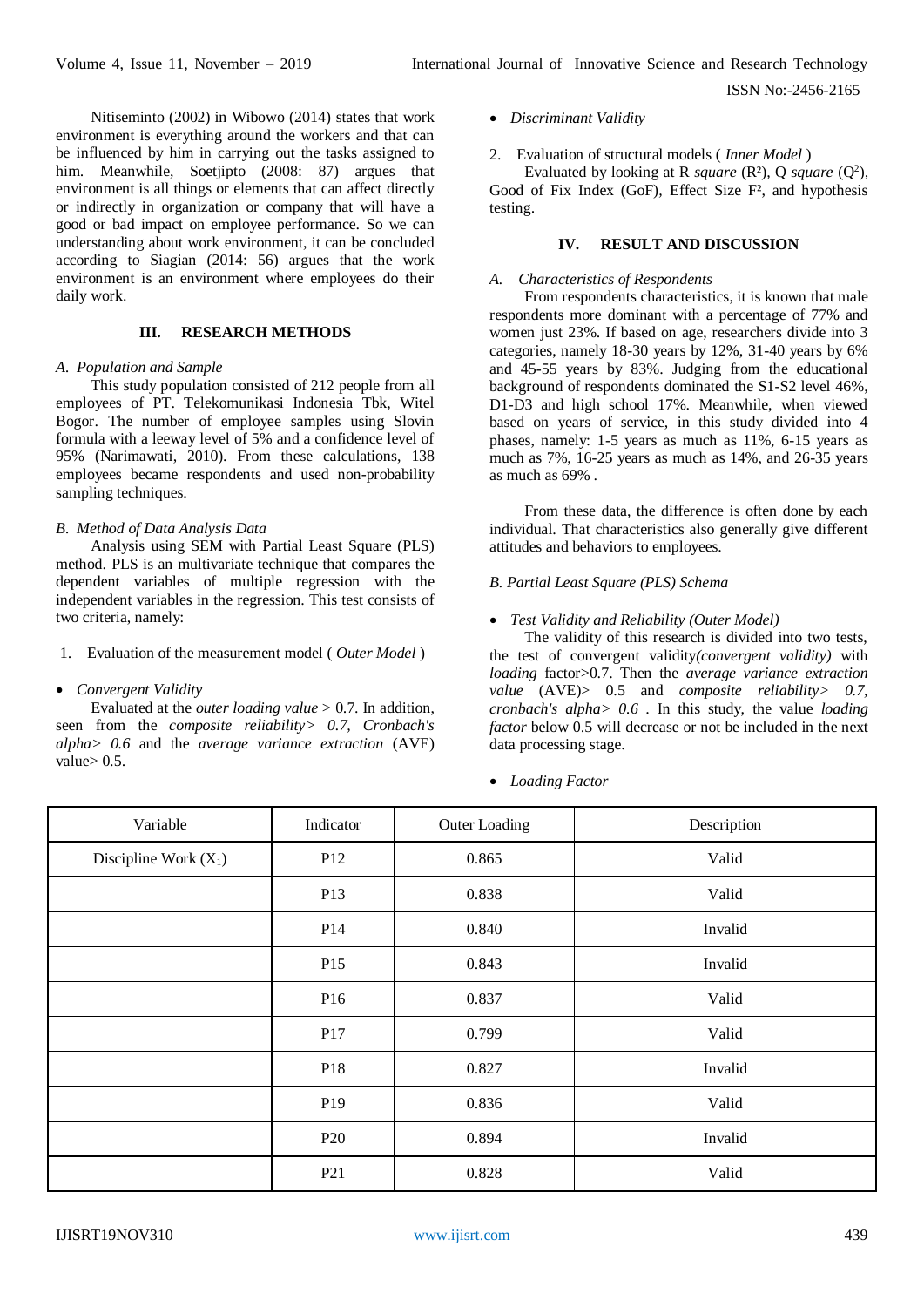| Motivation work $(X_2)$  | P <sub>22</sub>  | 0.839 | Valid   |
|--------------------------|------------------|-------|---------|
|                          | P <sub>23</sub>  | 0.766 | Invalid |
|                          | P <sub>24</sub>  | 0.722 | Invalid |
|                          | P25              | 0.788 | Valid   |
|                          | P <sub>26</sub>  | 0842  | Invalid |
|                          | P27              | 0.873 | Valid   |
|                          | P <sub>28</sub>  | 0.885 | Invalid |
|                          | P <sub>29</sub>  | 0.876 | Invalid |
|                          | P30              | 0.907 |         |
|                          | P31              | 0.745 | Valid   |
| Work Environment $(X_3)$ | P32              | 0.845 | Valid   |
|                          | P33              | 0817  |         |
|                          | P34              | 0.866 | Invalid |
|                          | P35              | 0.886 | Invalid |
|                          | P36              | 0.936 | Valid   |
|                          | P37              | 0.835 | Valid   |
|                          | P38              | 0.897 | Valid   |
|                          | P39              | 0.920 | Invalid |
|                          | P40              | 0.961 | Invalid |
| Employee Performance (Y) | P <sub>01</sub>  | 0.879 | Invalid |
|                          | P <sub>02</sub>  | 0.821 | Invalid |
|                          | P <sub>0</sub> 3 | 0.891 | Invalid |
|                          | P <sub>04</sub>  | 0813  | Valid   |
|                          | P05              | 0.910 | Valid   |
|                          | P06              | 0.908 | Invalid |
|                          | P07              | 0.930 | Valid   |
|                          | <b>P08</b>       | 0.920 | Invalid |
|                          | P <sub>09</sub>  | 0.916 | Invalid |
|                          | P10              | 0.907 | Valid   |
|                          | P11              | 0,900 | Valid   |

Table 1: *Loading Factor*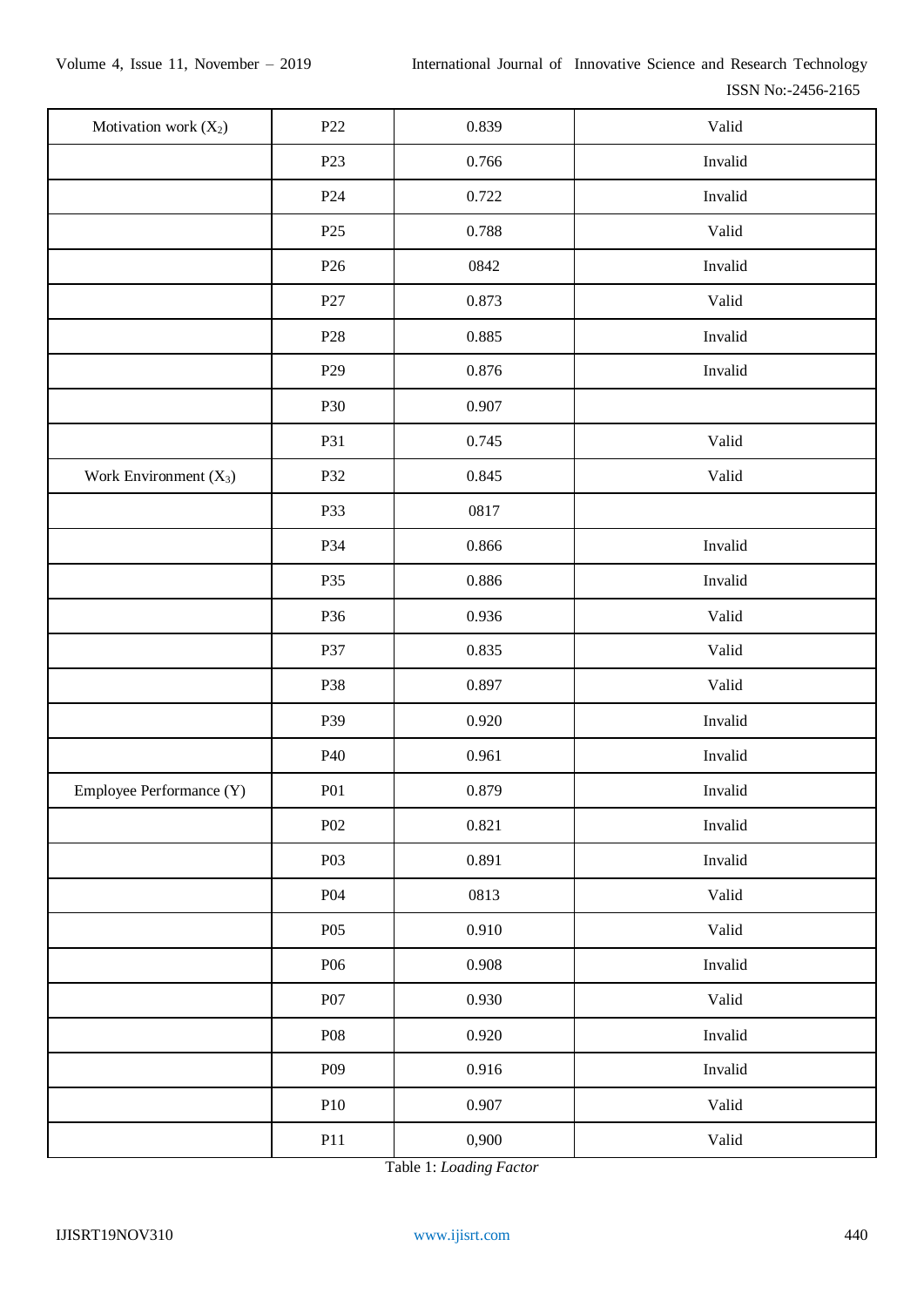From the table above it is known that the *outer loading value* or *factor loading* on each variable is> 0.7. So that all variables meet the criteria (valid) and can be analyzed further.

*Average Variance Extraction (AVE)*

| <b>Variable</b>          | <b>Dimension</b>                   | <b>AVE Value</b> | <b>AVE Value</b> |
|--------------------------|------------------------------------|------------------|------------------|
| Discipline Work $(X_1)$  | X1.1 Obeying the Rules of Time     | 0.809            | 0.707            |
|                          | X1.2 Obeying the rules             | 0.709            |                  |
|                          | X1.3 Obeying the rules of behavior | 0.871            |                  |
| Motivation work $(X_2)$  | X2.1 Need for Achievement          | 0.815            | 0.683            |
|                          | X2.2 Affiliate Needs               | 0.769            |                  |
|                          | X2.3 Need for Power                | 0.751            |                  |
| Work $(X_3)$             | X3.2 Physical Work Environment     | 0.816            | 0.784            |
|                          | X3.2 Non Physical Work Environment | 0.881            |                  |
| Employee Performance (Y) | Y.1 Quality                        | 0.778            | 0.794            |
|                          | Y.2 Quantity                       | 0.844            |                  |
|                          | Y.3 Responsibility                 | 0.923            |                  |
|                          | Y.4 Cooperation                    | 0.899            |                  |
|                          | Y.5 Initiative                     | 0.896            |                  |

Table 2:- Avarage Variance Extracted (AVE)

From the table above it is known that AVE value on each variable is  $> 0.5$ . So, all variables meet the criteria and can be analyzed further.

*Composite Reliability and Alpha Cronbach*

| <b>Variable</b>           | <b>Composite Reliability</b> | Cronbach's Alpha | <b>Description</b> |
|---------------------------|------------------------------|------------------|--------------------|
| Discipline Work $(X1)$    | 0960                         | 0954             | Reliable           |
| Motivation work (X2)      | 0955                         | 0948             | Reliable           |
| Work $(X3)$               | 0970                         | 0965             | Reliable           |
| Performance Employees (Y) | 0977                         | 0974             | Reliable           |

Table 3:- *Cronbach's Coefficient Alpha and Composite Reliability value*

From the table above, each variable has a *composite reliability* value  $> 0.7$  and *Cronbach alpha reliability*  $> 0.6$ , it can be concluded that the research model met reliability criteria and is a reliable and reliable measuring tool.

#### *C. Discriminant Validity Test Discriminant*

Extent validity serves to exogenous latent variables can predict endogenous variables, where the condition, correlation between the indicator variables must be higher than the correlation with other variables. In this study, the results of discriminant validity test showed that all indicator variables have a good value where the correlation between the measured indicator variables is already higher than the other indicator variables. variables simultaneously affect the dependent variable that is equal to 88.8%. While the remaining 11.2% is influenced by other variables outside this study.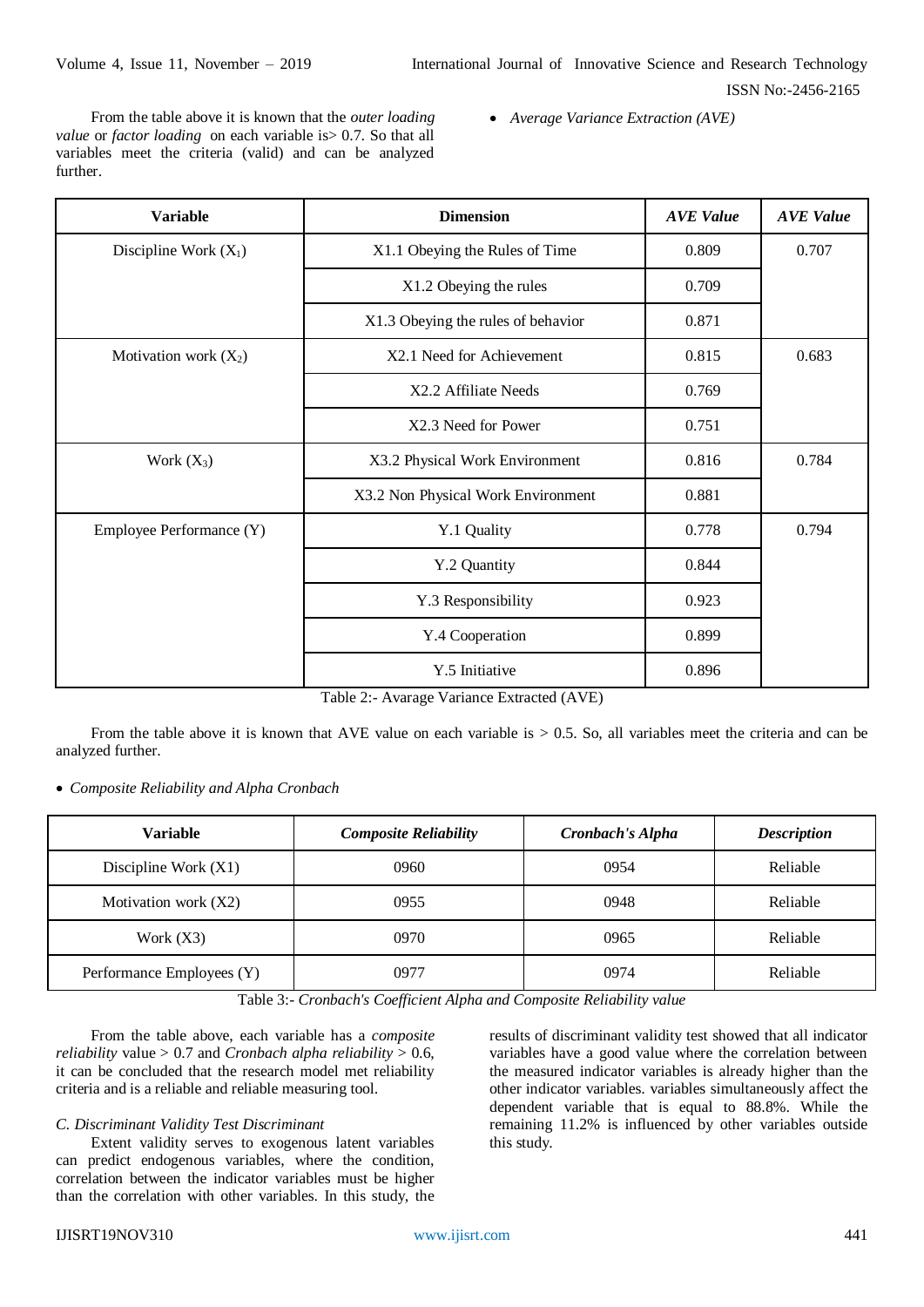## *Q-Square Value*

 $Q<sup>2</sup>$  value (relevant predictive) is 0.891. In this research model, endogenous latent variables have predictive relevance values  $(Q^2)$  greater than 0 (zero), so exogenous latent variables as explanatory variables able to predict endogenous variables, namely performance to prove that this model is considered to have good *predictive relevance*.

## *R-Square Value*

| <b>Construction</b>         | R Square | R Square<br><b>Adjusted</b> |  |
|-----------------------------|----------|-----------------------------|--|
| <b>Employee Performance</b> | 0.891    | 0.888                       |  |
| m 11 <i>1</i> n a           |          |                             |  |

Table 4: *R-Square Value*

On the table above, the relationship between constructs based on the R-square. Adjusted value explained that the Performance variable (Y) is equal to 0.888, this shows that 88.8% of the Performance variable (Y) can be influenced by the Discipline Work variable (X1), Motivation work (X2), and the Work Environment variable (X3), while the remaining 11.2% is influenced by other variables outside the study.

## *Good of Fit Index (GoF) Value*

According to Tenanhaus (2004), the following classification of GoF values: 0.1 (small), 0.25 (medium), and 0.38 (large). From the calculation above, the GoF value obtained is 0.813, meaning that the combination of the outer model and inner model measurement performance is high or very good overall.

### *F-Square Value*

| <b>Variable</b>        | <b>Employee</b><br><b>Performance</b> | <b>Information</b> |  |
|------------------------|---------------------------------------|--------------------|--|
| Discipline Work        | 0.062                                 | Weak               |  |
| <b>Motivation Work</b> | 0.606                                 | Strong             |  |
| Work environment       | 0.273                                 | Medium             |  |

Table 5: *F-Square Value*

The table above, explains that the percentage contribution on discipline work variable has a weak influence. Meanwhile, the contribution of motivation work has a strong influence, and the work environment has a medium effect.

*D. Hypothesis Testing*

| <b>Relationship Between Constructions</b>   | <b>Original Sample (O)</b> | T Statistics ( O/STDEV ) | <b>P</b> Values |
|---------------------------------------------|----------------------------|--------------------------|-----------------|
| Discipline Work -> Employee Performance     | 0.153                      | 2,636                    | 0.009           |
| Motivation work -> Employee Performance     | 0.518                      | 10,581                   | 0,000           |
| Work Environment -> Employee<br>Performance | 0.330                      | 6.003                    | 0,000           |

Table 6:- Test Hypothesis

- **Hypothesis 1:** Discipline Work has a significant effect on Employee Performance. The *t-statistic* value obtained there was 2,636 and the *p-value* was 0,009, therefore  $H_1$ accepted because of the *t-static statistical value (*> 1,977) and *p-values* (<0.05). Discipline Work has a positive and significant impact on employee performance, the higher of employees discipline at work, the higher the performance will be, otherwise the less employees disciplined will also give low performance. This is in line with Jacob (2014) and Katiandagho *et al.* (2014) research that Discipline Work has a positive and significant effect on employee performance
- **Hypothesis 2:** Motivation work has a significant effect on Employee Performance. The *t-statistic* value obtained was 10,581 and the *p-value* was 0,000, therefore  $H_2$ accepted because *t-static statistical value* (> 1,977) and *p-*values (<0.05). Motivation work has a positive and significant effect on employee performance, this increases employee motivation so that employee performance will improve better. This hypothesis

supported by research of B*aloch et al.* (2016), that motivation is the key to success for the success of any organization, because motivation stimulates employees to work with more attention that leads to achieving the success of organizational goals and objectives.

 **Hypothesis 3:** Work Environment has a significant effect on Employee Performance. T*-statistic* value obtained at 6.003 and *p-values* of 0.000, therefore H<sup>3</sup> acceptable because *t-statistic* value (> 1.977) and *pvalues* (<0.05). The work environment has a significant positive effect on employee performance, meaning that the employee who has a better working environment handling the employee's performance is also getting better. This is the same as Aurelia's study (2013) that a comfortable, pleasant, and harmonious work environment will be productive work culture and good work facilities and aids within the company will improve employee performance.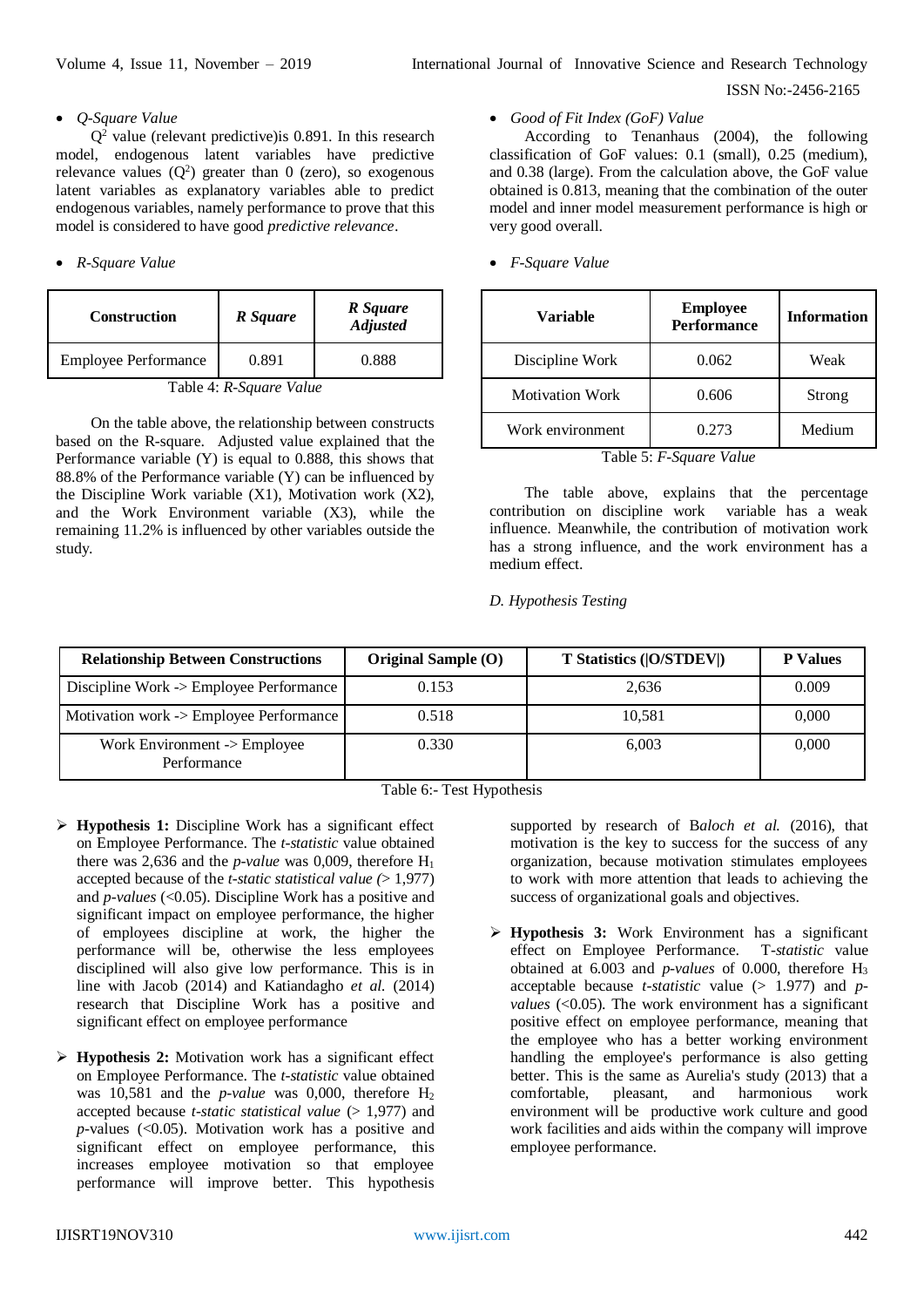## **V. CONCLUSION AND SUGGESTION**

## *A. CONCLUSION*

- Discipline has a positive and significant effect on the performance of employees of PT. Telkom Witel Bogor. This means that the better the discipline of employees, the better the performance of employees, Discipline must be upheld in every company, because with the discipline of the company will do a good job and achieve company goals.
- $\triangleright$  Motivation has a positive and significant effect on the employees performance of PT. Telkom Witel Bogor. That is, the higher the employee motivation, the higher the employee's performance. With the positive encouragement from the company will provide positive energy to the performance of employees so that the company will have good performance.
- $\triangleright$  The work environment has a positive and significant effect on the performance of employees of PT. Telkom Witel Bogor. That is, the better the work environment, the more employee performance will improve. The creation of a comfortable physical and non-physical working environment will provide employees with a good psychological condition.

## *B. SUGGESTION*

- $\triangleright$  Based on the study result, the company must pay more attention to employee motivation on working because employees who have high motivation in doing their work can provide a dominant influence on employee performance. In this case the company can do it based on managerial level, such as staff level the company provides *rewards* (annual bonuses or significant salary increases), and on assistant managers by providing opportunities for promotion or promotion to become manager.
- $\triangleright$  Based on the study results, researchers suggest further researchers examining other variables that can affect employee performance such as organizational culture, competence, leadership style, and others. In addition, the subject of research was expanded.

#### **REFERENCES**

- [1]. Baloch, Dr. Saira; Mr. Mohsin Shafi, Mr. Mohsin Ali Baloch, Mr. Ahsan Shafi Memon, and Ms. Hina Fatima. (2016). "The Influence of Motivation on Performance of Public Sector Employees". GSTF Journal on Business Review (GBR), Vol. 4, No.4.
- [2]. Chintallooand. S, and Jyoti Devi Mahadeo. (2013). "The Effect of Motivation on Employees' Work Performance at Ireland Blyth Limited". Proceedings of the 8th Annual London Business Research Conference at Imperial College, London, UK. ISBN: 978-1- 922069-28-3.
- [3]. Fitrianto, Ichlapio. (2016). "The Effect of Motivation, Discipline, and Job Satisfaction on Employee Performance of PT. Bumi Rama Nusantara ". Mirai Management Journal, Vol. 1, No. 1.
- [4]. Ghozali Imam. (2011). Structural Equation Modeling Alternative Methods With Partial Least Square (PLS). Issue 3. Diponegoro University Publisher Agency. Semarang.
- [5]. Hasibuan, Malayu SP. (2014). Human Resource Management. Revised Edition. Earth Literacy. Jakarta.
- [6]. Ilham, Mukhamad. (2019). "The Effect of Discipline Work and Physical Work Environment on Employee Performance". Journal of Management Sciences, Vol. 7, No. 2.
- [7]. Katiandagho, Cristian., Silvya L. Mandey., And Lisbeth Mananeke. (2014). "The Effect of Discipline Work and Motivation on Employee Performance at PT. PLN (Persero) Manado Suluttenggo Area. EMBA Journal, Vol.2, No. 3
- [8]. Mangkunegara, Anwar P. (2014). Corporate Human Resource Management. Bandung: Youth Rosdakarya
- [9]. Nugroho, Susanto. (2016). "The Effect of Leadership, Working Discipline and Working Environment on the Performance Through Motivation on the Tax Service Office of Pratama Surakarta. Canadian of Science ". Journal of Management STIE-AUB Master of Management Program Surakarta, Vol. 2, No. 2. ISBN: 2226-4817.
- [10]. Pohan, Yuyi Mahyuni. (2016). "Relationship Motivation with Employee Performance in the Payment Collection Section at PT. Telkom Witel Medan. University of Northern Sumatra". Thesis. Diploma III Secretariat Study Program, Faculty of Economics and Business, University of North Sumatra, Medan.
- [11]. Potu, Aurelia. (2018). "Leadership, Motivation, and Work Environment Impacts on Employee Performance in Kanwik Directorate General of State Assets of Suluttenggo and Maluku in Manado". EMBS Journal, Vol. 1, No. 4.
- [12]. Rivai, Veithzal. (2014). Human Resource Management For Companies From Theory To Practice. Rajagrafindo persada, Bandung.
- [13]. Robbins, Stephen and Coulter, Mary. (2014). Management 14 Edition. New York: Person.
- [14]. Sadegi, Mohammad and Nina Munira N. (2013). "Factors of Workplace Environment that Affect Employees Performance: A Case Study of Miyazu Malaysia". International Journal of Independent Research and Studies - IJIRS, Vol. 2, No. 2.
- [15]. Siagian, Sondang. (2014). Human Resource Management. Jakarta: Earth Literacy.
- [16]. Simamora, Henry. (2010). Human Resource Management. Jakarta: Gramedia.
- [17]. Simatupang, Aprilyn Clarissa., Putu Saroyeni P. (2018). "The Effect of Discipline, Motivation and Commitment to Employee Performance". IOSR Journal of Business and Management (IOSR-JBM), Vol. 20.